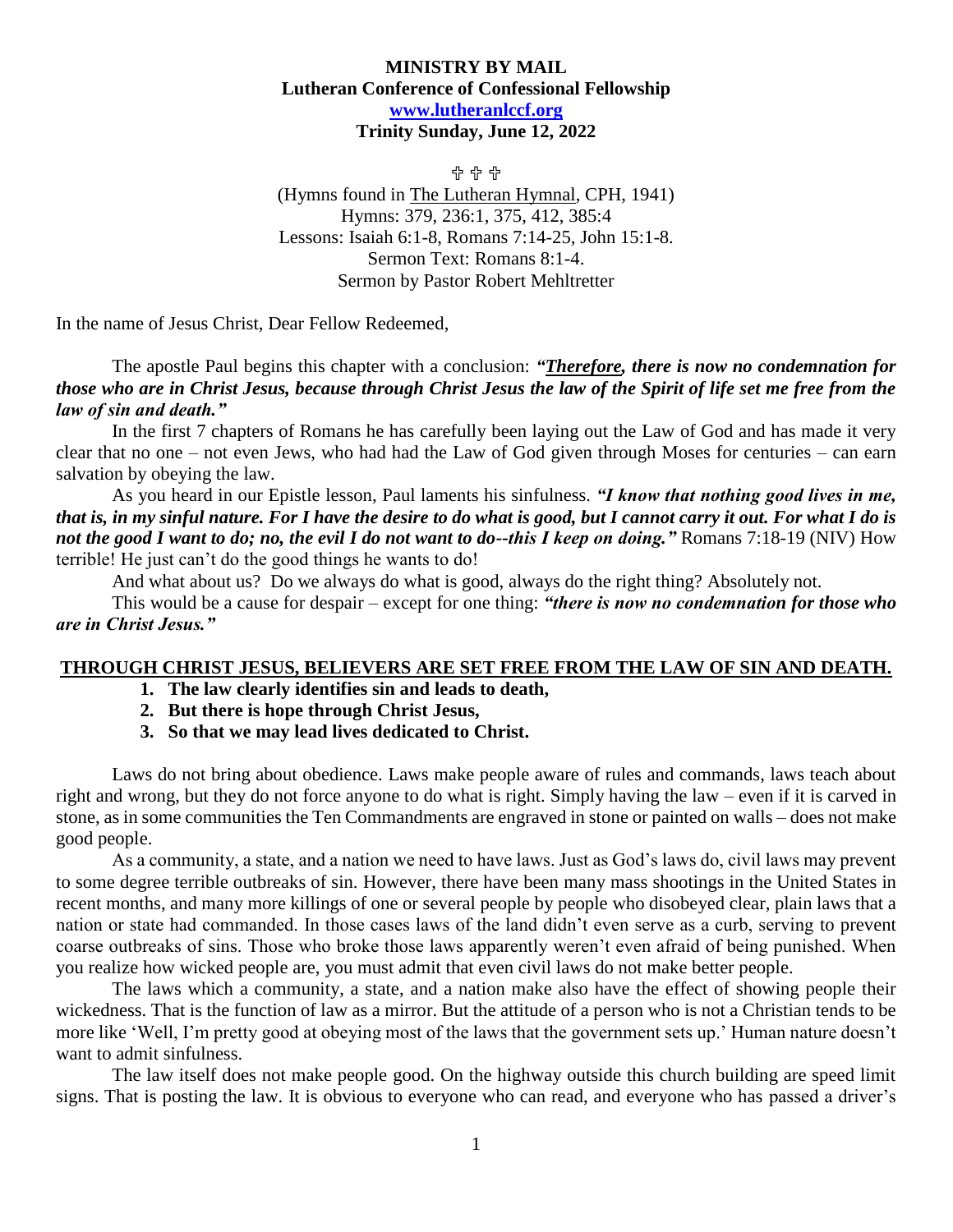license test has learned that there are certain places that automatically have certain speed limits. But not everyone who drives on that highway obeys even that simple speed limit law.

The bottom line is that law does not make for better citizens. Even the remnants of God's law which was written into the hearts of all people at creation can't and don't make them better people. The law is powerless to make people do what is right.

The Apostle Paul writes about God's laws. God's laws certainly show us our sinfulness, our wickedness. They show that our lives and actions and words are evil and imperfect, and Paul laments: *"O wretched man that I am! who shall deliver me from the body of this death?"* Romans 7:24 (KJV)

You just heard him say in our epistle lesson: "So I find this law at work: When I want to do good, evil is *right there with me. For in my inner being I delight in God's law; but I see another law at work in the members of my body, waging war against the law of my mind and making me a prisoner of the law of sin at work within my members. What a wretched man I am! Who will rescue me from this body of death?*" Romans 7:21-24 (NIV)

Yes, the question is *"Who will rescue me from this body of death?"* Breaking God's Law leads to death. End of sentence. End of hope. End of life. Beginning of eternal condemnation in hell.

But (pause here) did you remember the very next verse? *"Thanks be to God--through Jesus Christ our Lord!"* Romans 7:25 (NIV)

After Paul's lamenting and confessing his wickedness – and by extension also confessing the wickedness of all mankind, there is hope.

And then we have the beautiful message of our text: *"Therefore, there is now no condemnation for those who are in Christ Jesus."* Why? *"Because through Christ Jesus the law of the Spirit of life set me free from the law of sin and death."*

What does "no condemnation" mean? It means that there is no curse, no judgment of conviction, no judgment of hell, and no judgment of eternal damnation.

Scripture is speaking of eternal damnation in hell, as we read in Mark: *"Whoever does not believe will be condemned."* Mark 16:16 (NIV) *"He that believeth not shall be damned."* Mark 16:16 (KJV)

But the good news is, the Gospel of Jesus Christ is, that there is now no condemnation because Christ Jesus – the Messiah, the Savior – set me free. God calls this gift justification, Instead of the righteous, honest judge handing down a judgment of condemnation, of guilt, God the righteous, honest judge gives a verdict of "not guilty", of "no condemnation", of "innocent" because someone else – Jesus Christ – paid the penalty, suffered the punishment, the condemnation you deserved. *"For what the law was powerless to do in that it was weakened by the sinful nature, God did by sending his own Son in the likeness of sinful man to be a sin offering."*

But there is still the duality, the two natures of the Christian as long as we are on earth. As long as we have breath and life, we will have our sinful flesh. But because we have been born again as children of God, we also have our new man, the *"new self, created to be like God in true righteousness and holiness"* Ephesians 4:24 (NIV) as Scripture tells us.

Since the Christians with their flesh still serve the law of sin and, because of the weakness of their corrupted flesh, still sin daily and much, they are heaping God's wrath and condemnation upon themselves by their sins which they are daily struggling against.

## But Scripture is plain here: *"there is now no condemnation for those who are in Christ Jesus, because through Christ Jesus the law of the Spirit of life set me free from the law of sin and death."*

We have been justified, declared not guilty.

Aren't all of us Christians concerned that our thoughts, words, and lives don't live up to what God demands of us in his law?

But here we are given the assurance that God, who was reconciled to all men in Christ Jesus, looks upon the justified sinners, upon the regenerated, believing Christians, as though they were altogether in the Spirit, as though they had no sinful flesh to hinder them anymore. To those who are in Christ Jesus, who do not guide their entire life according to the flesh, according to their sinful desires, but follow the commands of the Spirit, to these there is no sentence of condemnation.